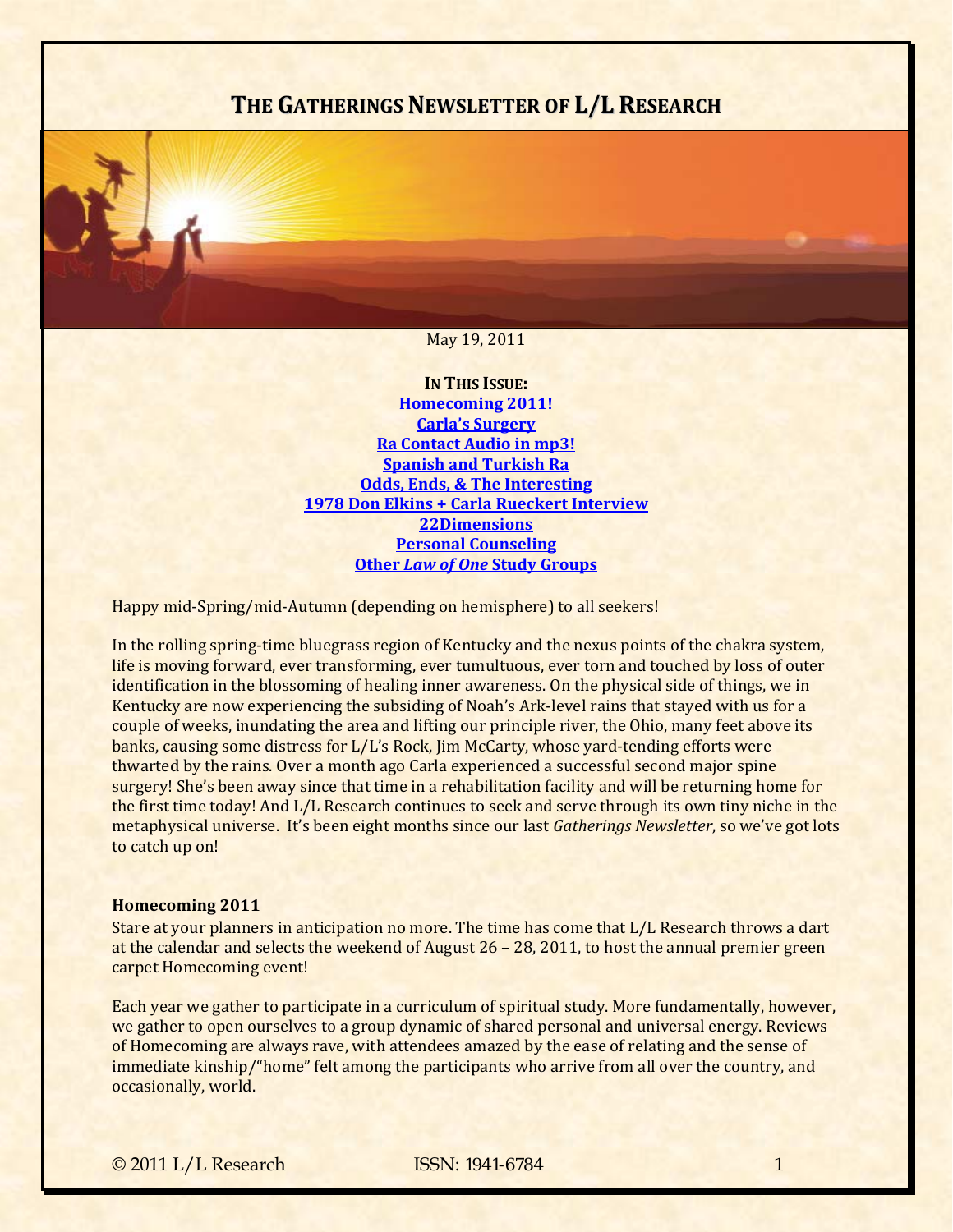In the past we've used two basic different modalities, the **symposium** and the **study topic**. In the former, attendees were allotted a block of time to share their thoughts, feelings, essays, and experiences on *any* spiritually oriented subject close to their heart. In the latter, we selected a spiritual study topic which the circle as a whole spent the weekend exploring.

This year, we will make a synthesis of the symposium and the study topic in order to really dig down into a topic through the contribution of all in the circle. Each attendee will be asked to respond to a pre‐chosen topic. This year our topic will be **Discernment**.

The guiding questions include: "What role does discernment play in your personal seeking and/or spiritual evolution in general? Do you have any experiences you would like to share regarding discernment in your life? Times when discernment was the crucial factor, or times when discernment was lacking? What has discernment taught you? Do you believe in your own discernment? How does discernment, what we could call a blue-ray activity, relate to green-ray love?"

Attendees will be asked to respond to these questions, creatively riffing on them in any way or direction they see fit, whether by reading an essay aloud, sharing a song, or producing a laser light show. If you want to be an exhibitionist and give the circle a bit of Mick Jagger, or would prefer a more quiet, considerate approached, there is no wrong answer, and your contribution will not be graded or rated, because you are who you are, and this is what we are interested in – you and your self-expression. The circle will ask questions and provide feedback to each attendee as we dig down deeper into discernment in theory and practice.

Attendees may opt out of offering a response to the questions, but while you are not legally bound to participate, we strongly encourage doing so as we all love hearing from everyone in the circle of equals. Albeit composed of human beings, the circle *is* non-judgmental and the environment totally supportive. We gather in the back portion of the small sacred grounds on which L/L Research rests. Green nature surrounds us as we relax into the easy and welcoming atmosphere of radiant love.

We may also spend Saturday evening of the weekend down on L/L's aspiring bio-dynamic farm, Avalon. This is to-be-announced.



L/L Research's humble backyard

To read more about the [logistics of Homecoming](mailto:contact@llresearch.org) and how you can register, please click here [here](http://www.bring4th.org/news/index.php?newsid=93) or send an email to Gary at contact@llresearch.org.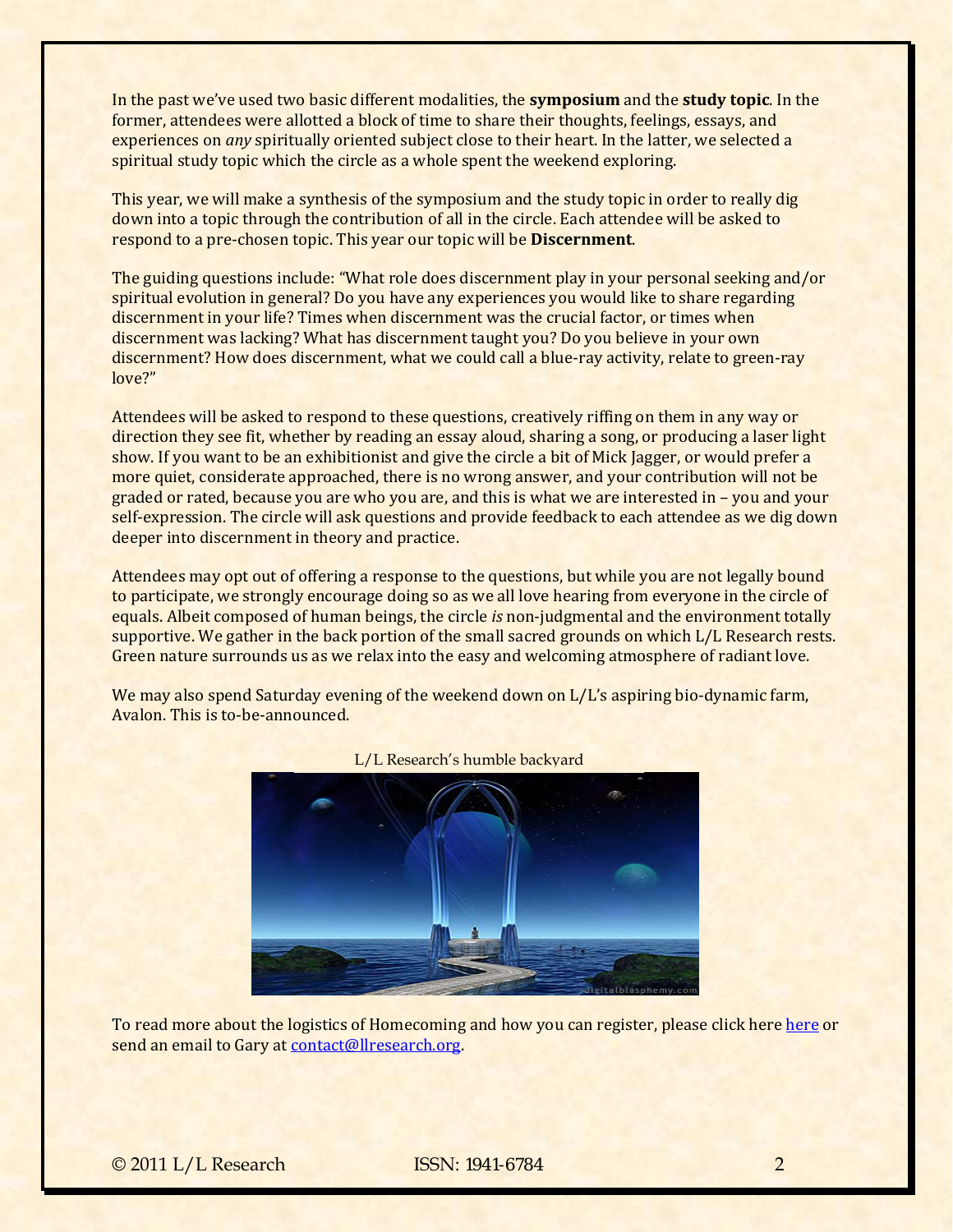#### <span id="page-2-0"></span>**Carla's Surgery**

Last year Carla had a successful surgery on her *upper* back to relieve the nerve pain that had kept her from being able to write on her laptop. On April 15th of this year she had surgery on her *lower* back to try to relieve the same kind of nerve pain that was making it hard to walk. The surgery went well but there have been complications in the way of infections, drainage from the incision, and stitches coming loose which have caused her to have to be shuffled back and forth between the hospital for more surgeries and the rehabilitation center where she has been working to get stronger so she can take care of herself. We appreciate everyone's loving prayers and support. If anyone would like to send Carla a card you can send it to: L/L Research Carla Rueckert‐McCarty PO Box 5195 Louisville, KY 40255‐0195



As of today, May 19th, we are happy to report that Carla is returning home for the first time in over a month! Carla sends all her love and light to each of you and gives you a big hug!

The Saturday public meditations ended for the season with Carla's surgery and will resume no earlier than September and possibly later.

#### <span id="page-2-1"></span>**Ra Contact Audio in mp3!**

Many of you have requested that we make the audio from our channeled sessions available for download, the Ra Contact sessions especially. Some have initiated 50,000‐signature campaigns, organized sit‐ins, and led hunger strikes in order to persuade us to share this audio with the world. We have heard you, passionate seekers. Because you insisted, we undertook a project some years back to digitize our analog (cassette) archives i[n order to make them available for digital down](http://store.bring4th.org/index.php?cPath=23)load. Welcome to the audio section of L/L Research! http://store.bring4th.org/index.php?cPath=23

We will begin with the Ra contact sessions of the Law of One material, starting with Session #17, slowly working our way to Session #106, and then offering the first seventeen sessions.

We will make them available in that order because the first seventeen sessions are extremely faint and difficult to hear.

Each session of the Ra Contact will be followed by new commentary from Jim McCarty and Carla Rueckert discussing the session itself

How we transferred the Ra audio to mp3



and the events surrounding the recordi[ng of that session in the early 1980s.](http://store.bring4th.org/index.php?cPath=23)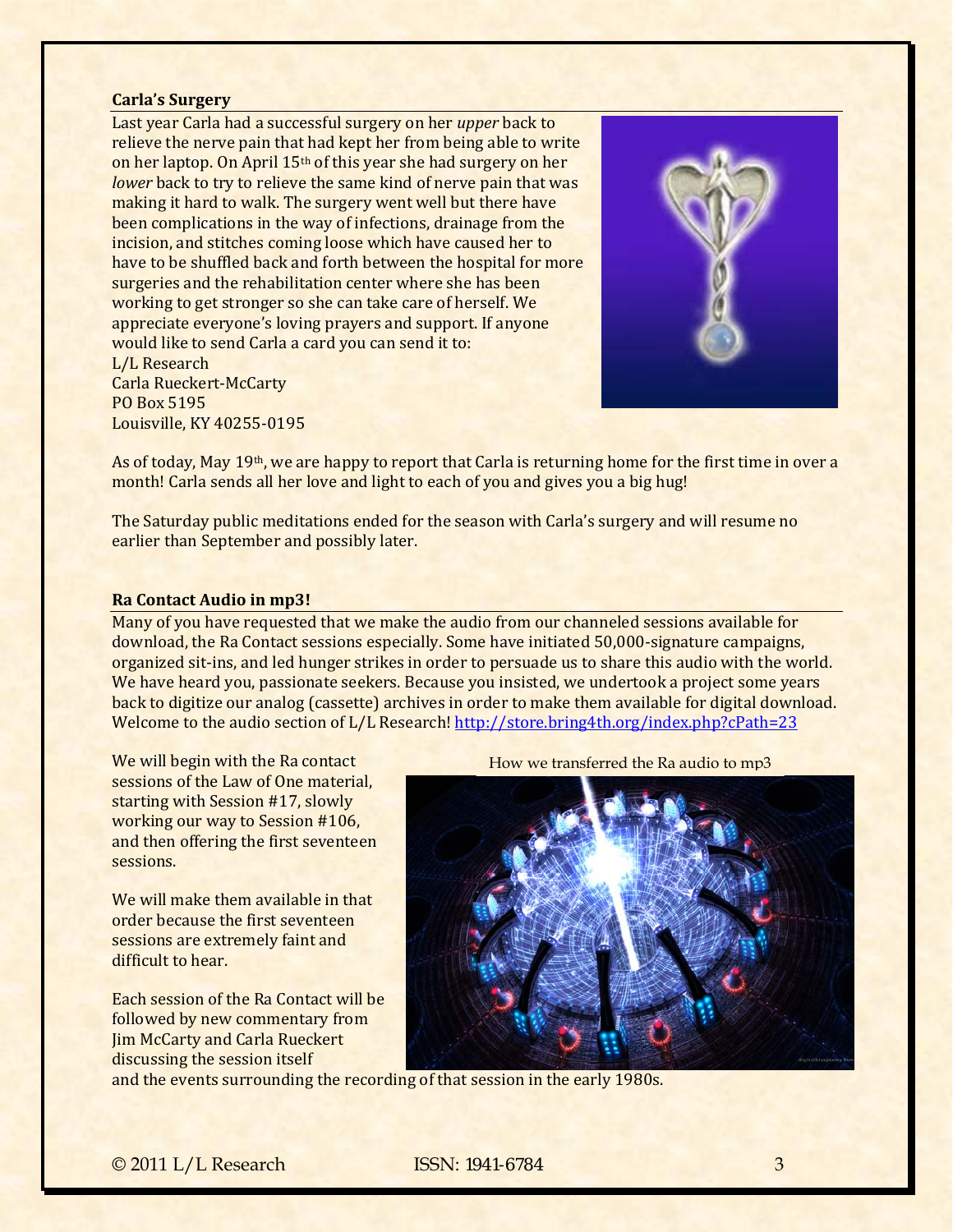After the audio on the cassettes was digitized, we tried enhancing the quality of the files, but anything we did to them sounded artificial. So we are offering the original sound, just as it was recorded, au naturel!

After the downloadable Ra Sessions are produced by our hard-working webmaster and honored volunteer Steve, we will begin offering other portions of our audio archive, including speeches, interviews, and the vast Q'uo library as well. Hopefully you will find these handy for enjoying on the go.

## <span id="page-3-0"></span>**Spanish and Turkish, Ra becomes increasingly multilingual**

We are super incredibly ecstatically pleased to announce the approaching completion of one language version of the *Law of One*, and the launch of another.

On the Spanish end of things, our friend and dedicated, hardworking volunteer professional translator, Pilar Royo of Spain, has been tirelessly translating the *Law of One* material session by session for almost two years now. She is over 70% of the way through Book V. You can find her impeccable work here: [http://www.llresearch.org/transcripts/indexes/1981\\_spanish.aspx.](http://www.llresearch.org/transcripts/indexes/1981_spanish.aspx)

On the Turkish side of things, we long ago learned that a Turkish *Law of One* version had been published in Turkey. With the help of a then local friend, Baykal Eyyuboglu., we contacted the Turkish publisher, Akasa Publishing, and requested their digital files so that we could share them through the archive website alongside the other translations. Akasa was kind enough to make the effort to travel from their home city to retrieve old floppy disks and mail them halfway around the world to us. Our archive website guru, Ian Jaffray, had the old equipment necessary to retrieve most of the information. For the rest he employed the services of a professional outfit who was able to retrieve the remainder. Together he and our Turkish friend Baykal worked to edit and update the Turkish version. Thanks to all the hard work in that chain of events, the Turkish‐language *Law of One* is now available on our archive website:

http://www.llresearch.org/library/the\_law\_of\_one\_turkish/turkish\_translation.aspx.

These two translations are added to the existing French, Russian, and Chinese‐language editions available on our archive website.

# <span id="page-3-1"></span>**Odds, Ends, & The Interesting**

**In the Now – Q&A with Carla L. Rueckert** – is a weekly radio program hosted by Monica Leal, Bring4th's chief moderator, on [BlogTalkRadio,](http://www.blogtalkradio.com/llresearch) in which Monica fields questions to Carla sent in by readers. Due to Carla's mid-April surgery, the program went on hiatus and will remain so during Carla's recovery. (That and the calls from CBS, NBC, Disney, and National Geographic to syndicate the show were just getting overwhelming.) The show will likely not resume until September at the earliest depending on the speed of Carla's recovery. Both Carla and Monica wish to thank everyone who tuned in and contributed their questions and comments. They look forward to resuming the show as soon as possible!

**A Comprehensive Archetypes Study Guide –** has been created by the studious Brandy Rox for that often impenetrable section of the *Law of One*, Book IV. For those seeking to make diligent study of this confounding section of information, you can find few better resources than Brandy's *Study Guide to the Archetypes of the Mind* available [http://archetypalmind.wordpress.com/.](http://archetypalmind.wordpress.com/)

**30th Anniversary of the Ra Contact –** happened on January 15, 2011. The L/L Research team organized a secret collection of thank you notes and love letters from readers of the material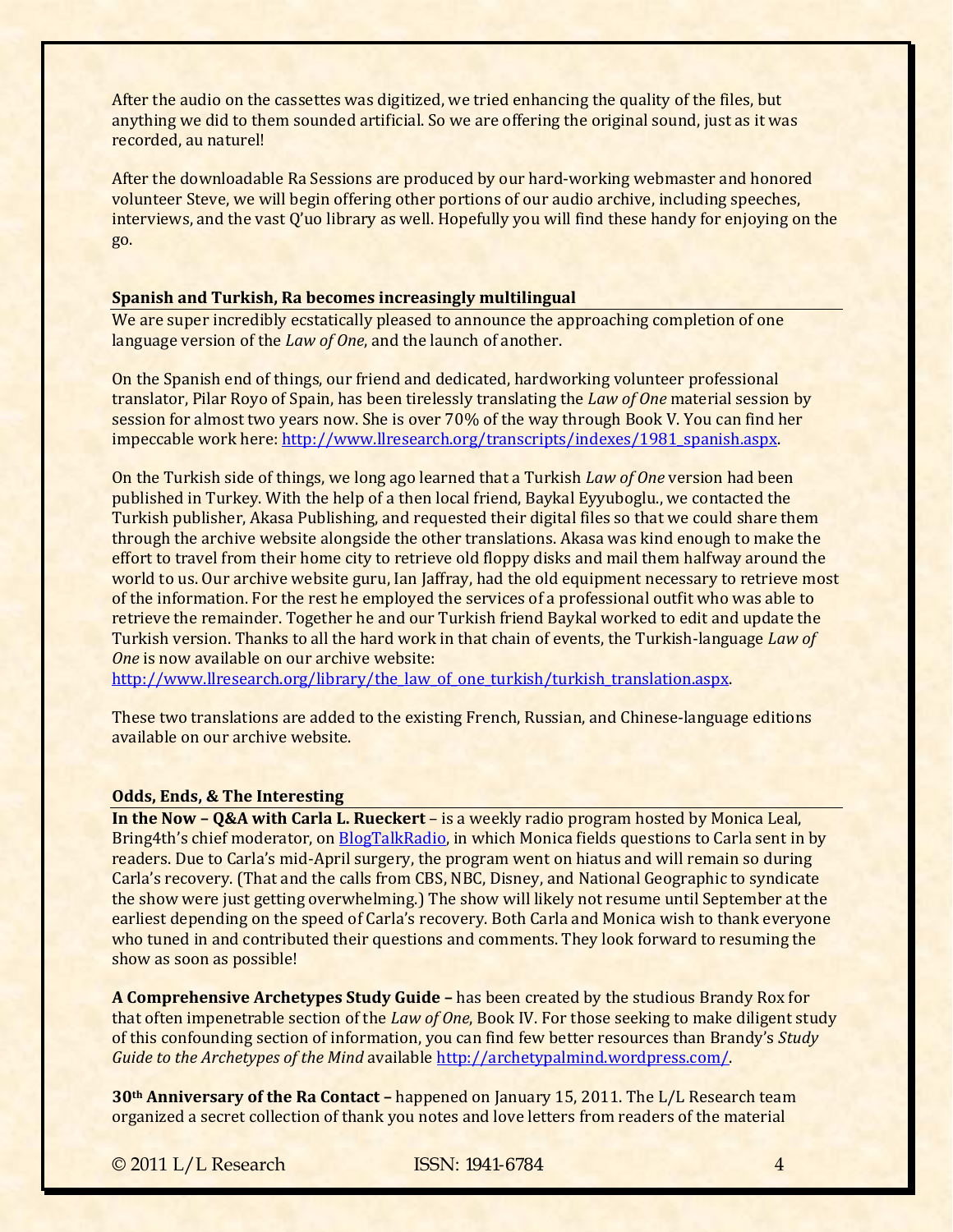written to Jim and Carla. On the 15<sup>th</sup> of January, a beautifully handmade binder containing those letters was presented to Jim and Carla who were tickled and overjoyed to receive. If you would like to read Jim and Carla's thank you notes, click [here.](http://www.bring4th.org/forums/showthread.php?tid=1822&pid=27232#pid27232)





**End of ThirdDensity Troubles –** was [announced](http://www.bring4th.org/forums/showthread.php?tid=2145) on January 24th of this year. As hindsight reveals, it was entirely accurate.

**New Cover and Binding for "Secrets of the UFO" –** this title had long existed in an 8½ x 11 format with a plain light blue cover and three staples holding the whole thing together. Thanks to Ian, "Secrets" has received a makeover. Its old cover has been restored and has gone the way of the *Rolling Stone* magazine from oversized to standard‐sized in a 6x9 format. You can purchase the updated "Secrets of the UFO" [here.](http://store.bring4th.org/product_info.php?cPath=21&products_id=45)

**A List of Unusual Words** ‐ in the *Law of One* material was compiled by an exceedingly literate British seeker, and is available on the website [lawofone.info](http://www.lawofone.info/unusual-words.php). It is accompanied by succinct contextual definitions. (It turns out Ra has quite the vocabulary chops for a sixth-density social memory complex. Their Pig Latin however is atrocious, we hear.)



**PO Box 5195 –** was the number assigned to Don Elkins and Carla Rueckert when, in 1970 when they created L/L Research's first mailing address. Though it is in a somewhat physically distant part of town, L/L has retained the number as their primary mailing address ever since. At no however point has anyone ever realized that the numbers may perhaps signify something.

Before reading further, take a second look at the "5195" and see if anything comes to mind.

If you didn't notice it, here it is: The same friend who was so instrumental in updating and making the Turkish‐language version of the *Law of One* available, Baykal, noticed that the numbers signify the harvestable grades of polarization, 51% service to others and 95% service to self. All at L/L Research were quite taken aback that so interesting a synchronicity had been staring at them unrecognized for so many years! When Baykal was asked how he saw this, he wrote:

"Now, the story behind 5195! As soon as I got the message from Ian [archive website webmaster], I decided to check the books uploaded to the website. I recognized that there was something wrong. I assumed that Ian uploaded the wrong edited version of the Turkish LOO. There were three groups of major changes I had made in each editing version. I had decided to go through all of them. One of them was the footnotes. In the Turkish version (hardcovers), the Turkish translator had inserted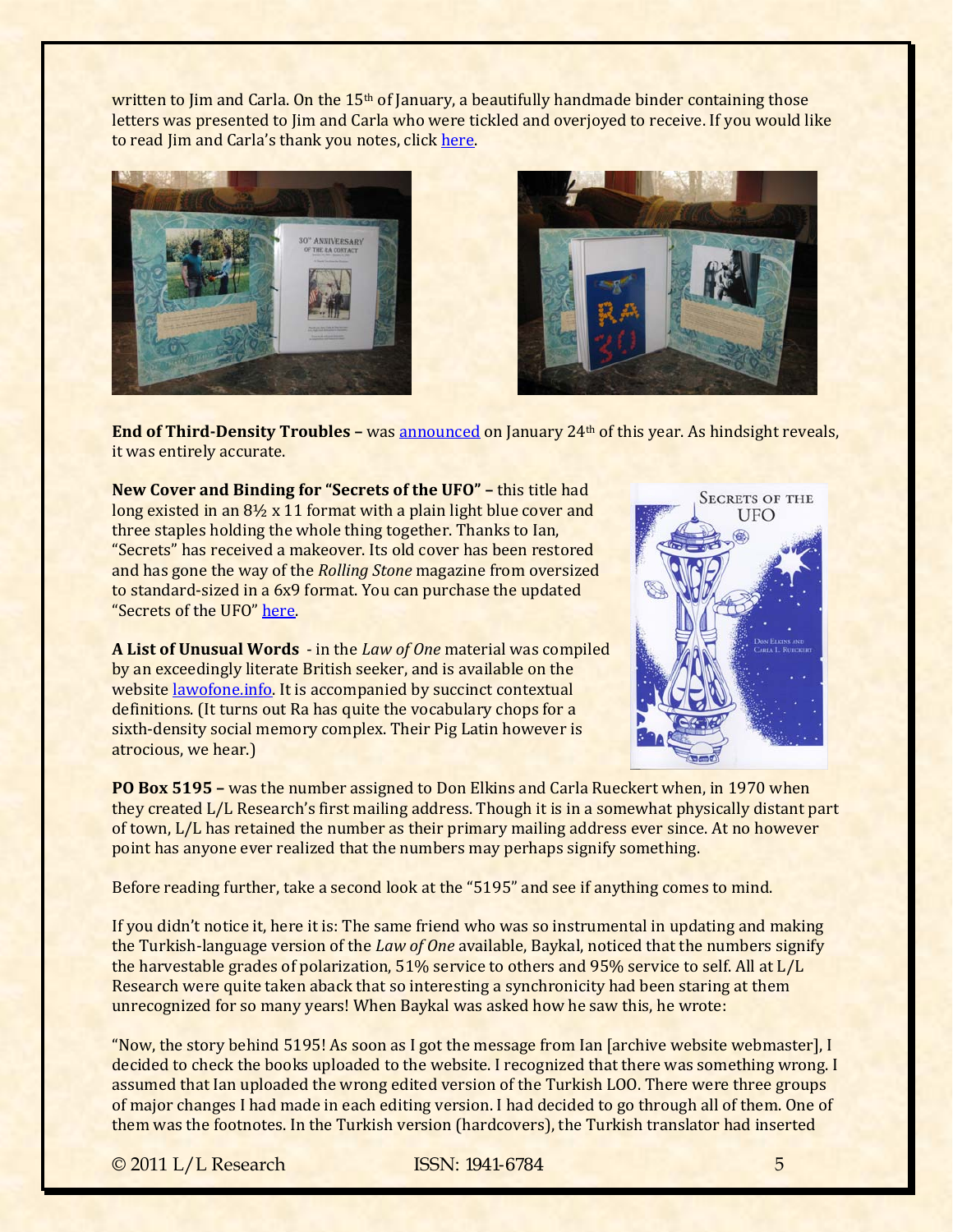some footnotes in Book2. These footnotes referred to sessions in Book1. The problem was that the page numbers of those footnotes in the hardcover version would be different from the pdf version that Ian and I worked on and I adjusted all of them as well. So I randomly picked one of the footnotes in Book 2. The one that I picked was referring to the session that talked about 51% and 95% polarization issues in Book1. I went back to Book 1 to find out that specific session which talked about those percentages. What I did was to type number 51 in the pdf search engine and look for it. Guess what! It first showed page 3 where PO Box number was written. I did not pay attention. Then I typed in 95 and it again showed the same page. There I recognized the combination: 5195. Everything happens for a reason. If Ian had not uploaded the wrong version, I would not have recognized this. So a big thanks to Ian:‐)))

This is such an amazing coincidence. In my opinion, it means more than any of us can imagine. I thought about the coexistence and/or neutralizing effects of positive and negative energies, but everyone would interpret this differently. Whatever the reason is, this event by itself became a simple excuse for me to pause for a second and to appreciate this joyful universe and whatever it has given to all of us."

## <span id="page-5-0"></span>**1978 Interview with Don Elkins & Carla Rueckert – and 22Dimensions**

Don Elkins and Carla L. Rueckert gave an interview to an Atlanta TV station program in 1978 which, prior to its launch on YouTube, had not been viewed by any outside of those who have visited L/L Research. It is the only remaining video of Don Elkins.

Thanks to our compadre Renee Martine, this interview is now available in five parts on L/L's YouTube channel. Total length 1 hour 11 minutes.

The recording had been sitting on a VHS in house for years and was transferred over to DVD by a local company in Louisville. Unfortunately they did not edit the video to improve the quality. They only performed a direct transfer from VHS to DVD. Consequently the quality is poor, but the content remains, in this author's opinion, fascinating. Click on the picture to be taken to the video.



You may notice that there are other great L/L videos available on our YouTube channel, including channeled and radio program content. Nearly every one is produced by our wonderful, gifted, and trusted friend, Renee Martine. If you like what you see, Renee runs a small business known as [22Dimensions.](http://www.22dimensions.com/) She writes of 22Dimensions: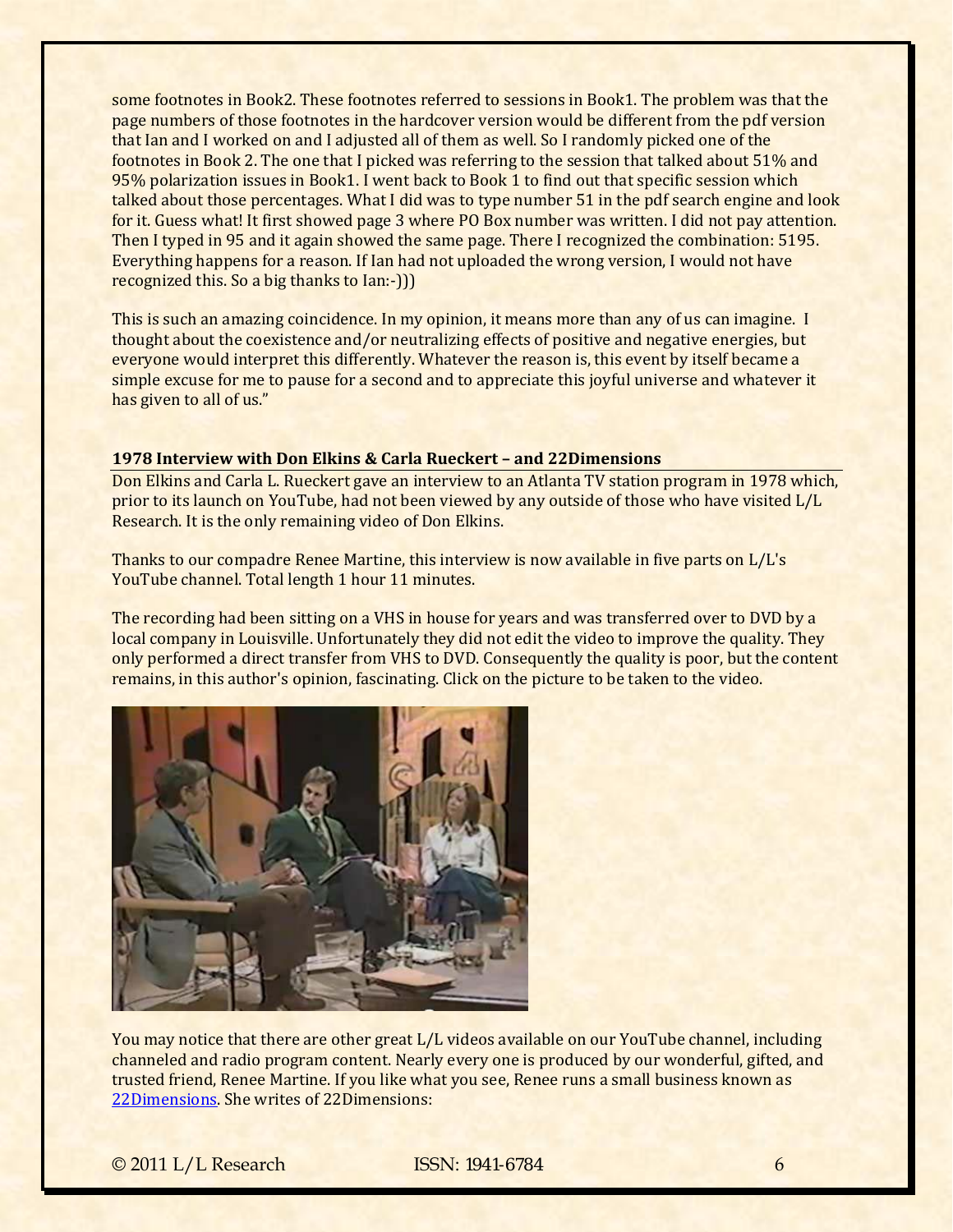*My goal is to provide an affordable service to small and independent businesses. Personal attention,* collaboration, and ease-of-use are the key ingredients to our foundation. The energy focus of 22D is on *creating a consistent online presence for your brand with strategic social networking platforms, by leveraging your online presence to maximize your business potential.* 

## *22D Services:*

- *• Social Network Design and Maintenance*
- *• Website Design and Maintenance*
- *• Blogsite Design and Maintenance*
- *• Video Blogging – Vlog*
- *• Basic Promotional/Marketing Video*
- *• Basic SEO*
- *• Plus more*



## *[22Dimensions](http://www.youtube.com/watch?v=So1Y6VawLvs&feature=player_embedded) Tutorial*

#### <span id="page-6-0"></span>**Personal Counseling**

Carla continues to remain unavailable for personal counseling (& channeling) services due to her ongoing health challenges, but an equally helpful resource in this regard is our good friend, Dr. Scott Mandelker Of his work, Scott writes,

*My counseling style is eclectic and transpersonal, based on 30 years of Buddhist meditation and paranormal experience, 20 years private practice, an MA in Integral Counseling and PhD in EastWest Psychology (www.ciis.edu).* 

My approach is shaped by the Law of One series -- as the basis for seminars in Japan and US since the mid-1990's, study groups in San Francisco, and Skype classes for the past year. For more info, please *see the following:*

*<http://www.youtube.com/user/TWSMandelker> [~60 Ra class videos] [http://talkswithscottmandelker.com](http://talkswithscottmandelker.com/) [Ra Compilation PDF files]*

*My sessions are focused dialogue on personal concerns, spiritual questions and the Wanderer's* awakening process. I've nearly "heard it all," and give an open mind and heart to receive, clarify and *mirror your lifejourney.* 

# *Main counseling themes include:*

- *• Issues of Wanderers and Walkins, adjustment to 3D society*
- *• Paranormal experience: OBE, higherdimensional contact, dreams, NDE*
- *• Lifepurpose & mission, Higher Self programming and lifelessons*
- *• Personal & family karma,body illness symbolism, crisis & illness*
- *• Low selfesteem, selfdoubt, social alienation, issues of adjustment*
- *• Longterm relationship conflict, sexual blockage, personal goals definition*
- *• Meditation training, 7chakra assessment, mind/body/spirit integration, questions*

*Please contact me at [scott@scottmandelker.com](mailto:scott@scottmandelker.com) to arrange a 1hour Skype session (audio only, no* cam needed); telephone work is no longer available, as I'm now living in Asia. Fees are by sliding scale (USD \$75-120) at your choice, with lower rates available. Short- and long-term work are both possible *— please let me know if you're interested.* 

*All peace and blessings to you!*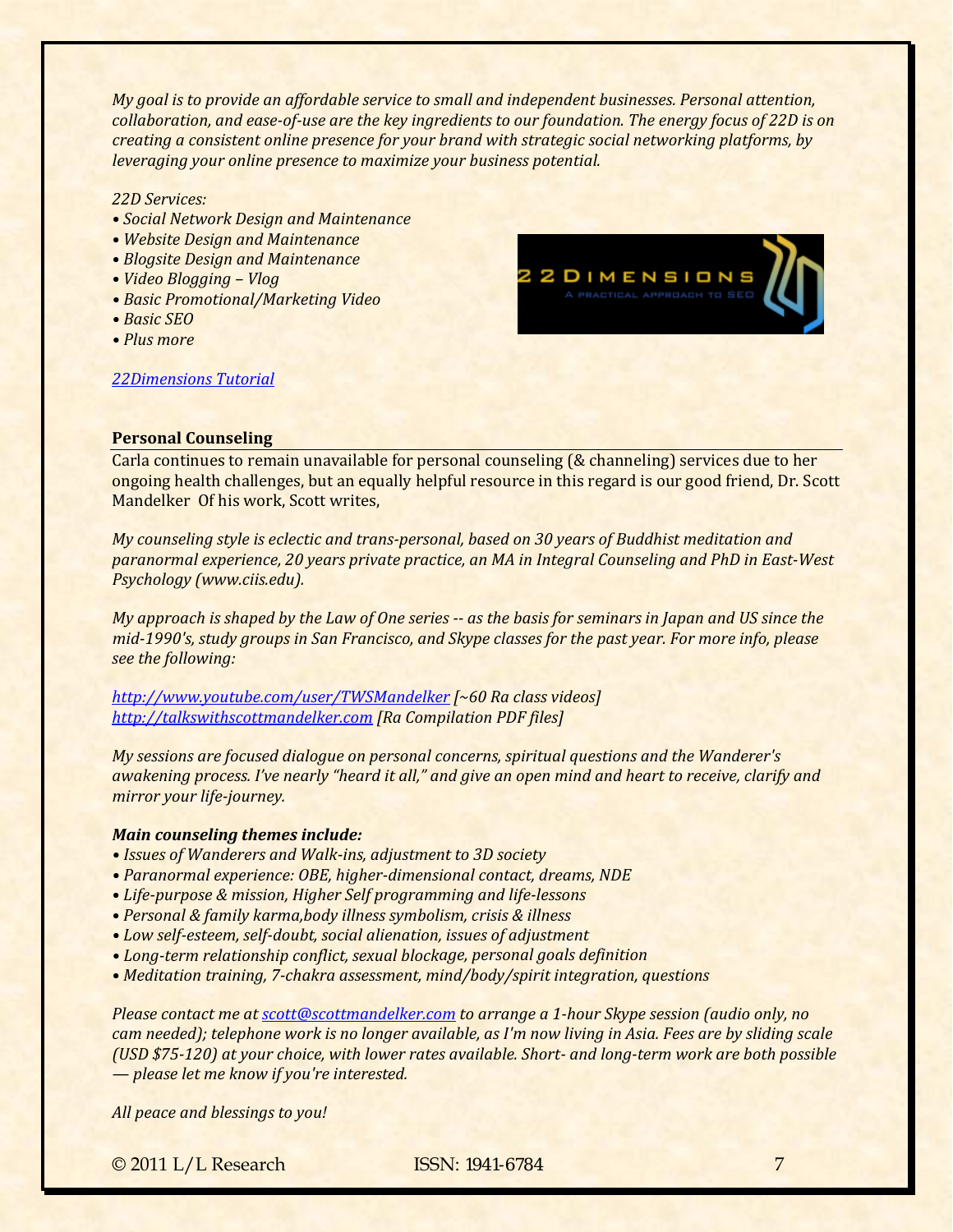## **Adios!**

You walk this journey with us, and we with you, and in this metaphysical darkness we've learned that good company can make all the difference! Thank you everyone for embarking on your own quixotic quest to seek and unveil the truth which beats right here and right now in the depths of your silent heart. Thank you for reminding and encouraging us with your loving, dedicated examples, and for the unique opportunity to serve you afford us. That is the greatest blessing for all of us here at L/L Research and we send you all our unifying love.

# $L/L -$

Carla, Jim, Ian, Romi, Gary, Melissa, Steve, Monica, Lorena, & Aaron!

## **Other Law of One Study Groups**

The following a list of study groups forming or already formed around the world along with their contact information. Feel free to join them in study if you find yourself in their neck of the woods!

*If you would like to see your group added to or removed from this list, please let us know.*

#### **The Awakening Project**

Ft. Myers, Florida Headed by Michael Toth [awakeningproject@aol.com](mailto:awakeningproject@aol.com)

#### **British Law of One Study Group**

Forest Row and Abbots Langley, England Headed by Ian Bond [bond.ian@talktalk.net](mailto:bond.ian@talktalk.net) and Pupak Haghighi hoopoesong@gmail.com

"Our group meets once a month, usually on a Sunday, we spend part of our time reading parts of 'Law of One' material, or some of the Q'uo transcripts. We then share a meal together, which everyone contributes to. If time allows we might go for a walk if it's not raining too heavily (it's England here). In the later part of the day we focus on our personal seeking which begins with a period of silent meditation after which we do a round‐robin sharing, then ask what is it that we are seeking, each individually and as a group. We call upon and ask the collective group intelligence to address our seeking and usually the response we get through our collective reflection is profound and often satisfying!"

## **The Chicago Law of One Study Group (TCLOOSG)**

Chicago, Illinois Headed by Steve Moffitt [wh\\_smoffitt@yahoo.com](mailto:wh_smoffitt@yahoo.com) (630) 660‐0400

**Maria's Law of One Study Group** Headed by Maria R mraiti77@gmail.com

"Meet via videoconferencing software over the internet every Friday night 9 pm EST. Read through, question and discuss approximately one RA session per meeting. Group just started in November of this year. Current participants have all previously met at recent L/L Research Channeling Intensives."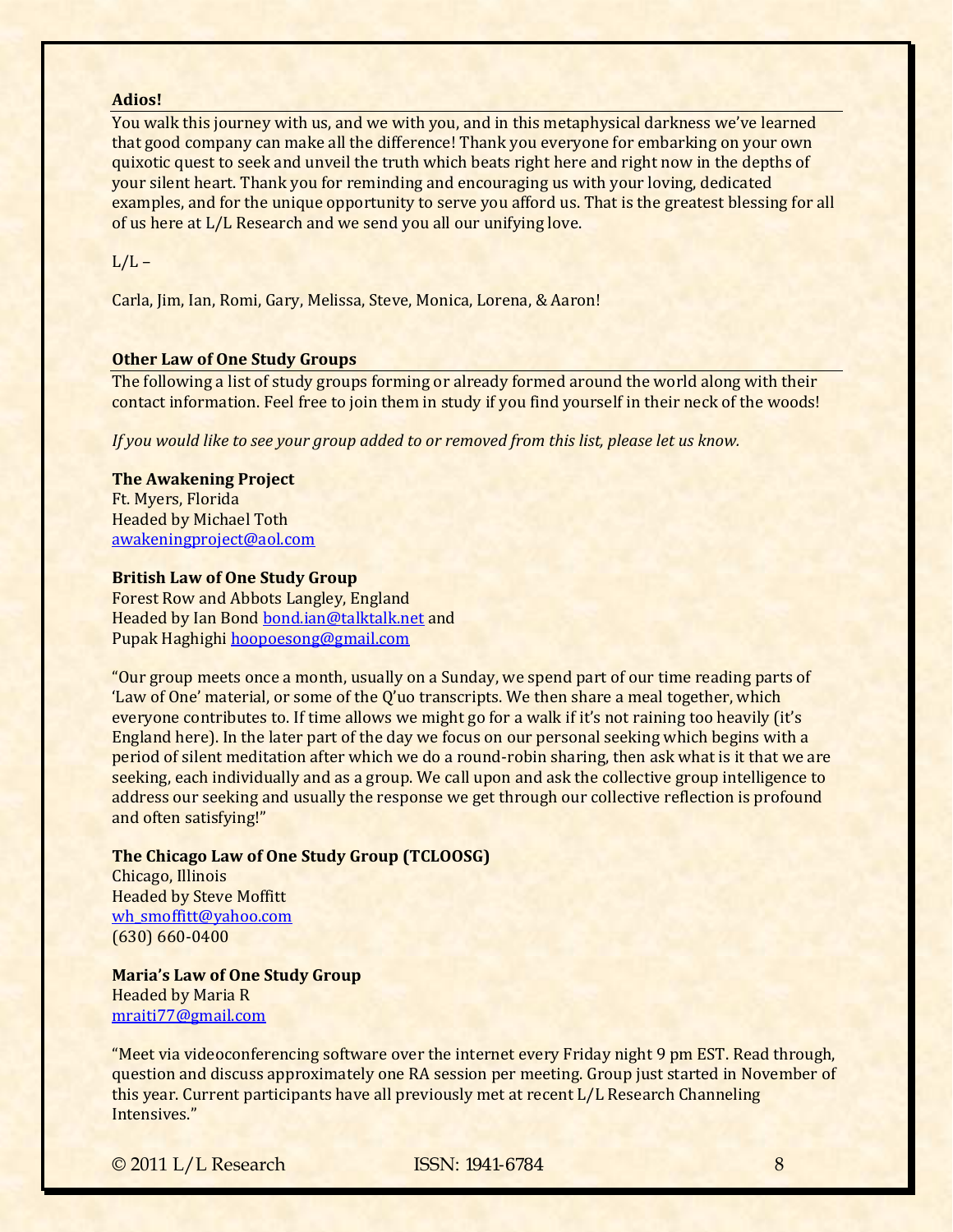#### **Meditation Meeting of Downtown Roanoke**

Roanoke, Virginia Led by Rick Cook rickycook21@hotmail.com Group administra[tor is Brian McConnell roan](mailto:rickycook21@hotmail.com)okemeditation@gmail.com

"The group meets every Thursday afternoon at 5:30 p.m. at the YWCA, 605 5th Street, SW, Roanoke, VA.

Meetings include readings, group meditations, sharing of experiences, and plenty of laughter. The goal is to help participants who want to reach a service‐to‐others polarity, then take it from there. There is a varied reading list from the world's spiritual teachings, with the closest thing to textbooks being L/L Research's Law of One books.

Downtown Roanoke is a quick drive down I-581 off I-81, which makes us handy to travelers along the Eastern intermountain route, coming cross‐country on I‐64, driving the Blue Ridge Parkway, or visiting Virginia Tech. Drop-ins are encouraged!"

# **The Memphis Law of One Study Group**

Republic Coffee, 2924 Walnut Grove Rd, Memphis, TN 38111 Led by Dea[n Graves](mailto:seacrane@bellsouth.net) [deangraves@bellsouth.net](mailto:deangraves@bellsouth.net) and Carol Crane seacrane@bellsouth.net (901).590 – 1578

"We have public meetings the first Sunday of every month at 2 PM. While the subject matter is centered around the Law of One material, we do diversify the source of our information, using the RA material as the touch stone to put it all into perspective. Individuals with experience in other areas of spiritual study are welcome to share their information with the group. We feel this broadens the understanding of all who attend the meetings."

## **Literra Law of One Study Group**

Spring Green, WI Literra@merr.com

"The Spring Green (Wisconsin) Law of One Study Group hosted by Jim and Maxine Pfefferkorn: The monthly meeting (usually for 4 hours on a Sunday afternoon) format starts with a brief meditation, followed by introductions, then opening the floor for discussion of anything attendees wish to explore pertaining to the Law of One, and sometimes Jim will lead us in covering some material from his workbook "The Soul and The Creation, based on the Law of One," (which is available for \$20 plus shipping). We break halfway for some munchies and beverages folks have brought. Socializing during the break is heartwarming and a highlight of the gathering. We reconvene and continue with more discussion and close by gathering in circle and chanting "OM."

The fellowship has been the most important and fun for the folks who have attended."

#### **L/L Research Law of One Study Group**

Louisville, KY Led by Carla Rueckert‐McCarty and Jim McCarty contact@llresearch.org

Public meditations are held every Saturday at 8 PM from September through May. First and third Saturdays are held for silent meditations, second and fourth Saturdays for channeling meditations, and on fifth Saturdays no mediation is scheduled. All are welcome!